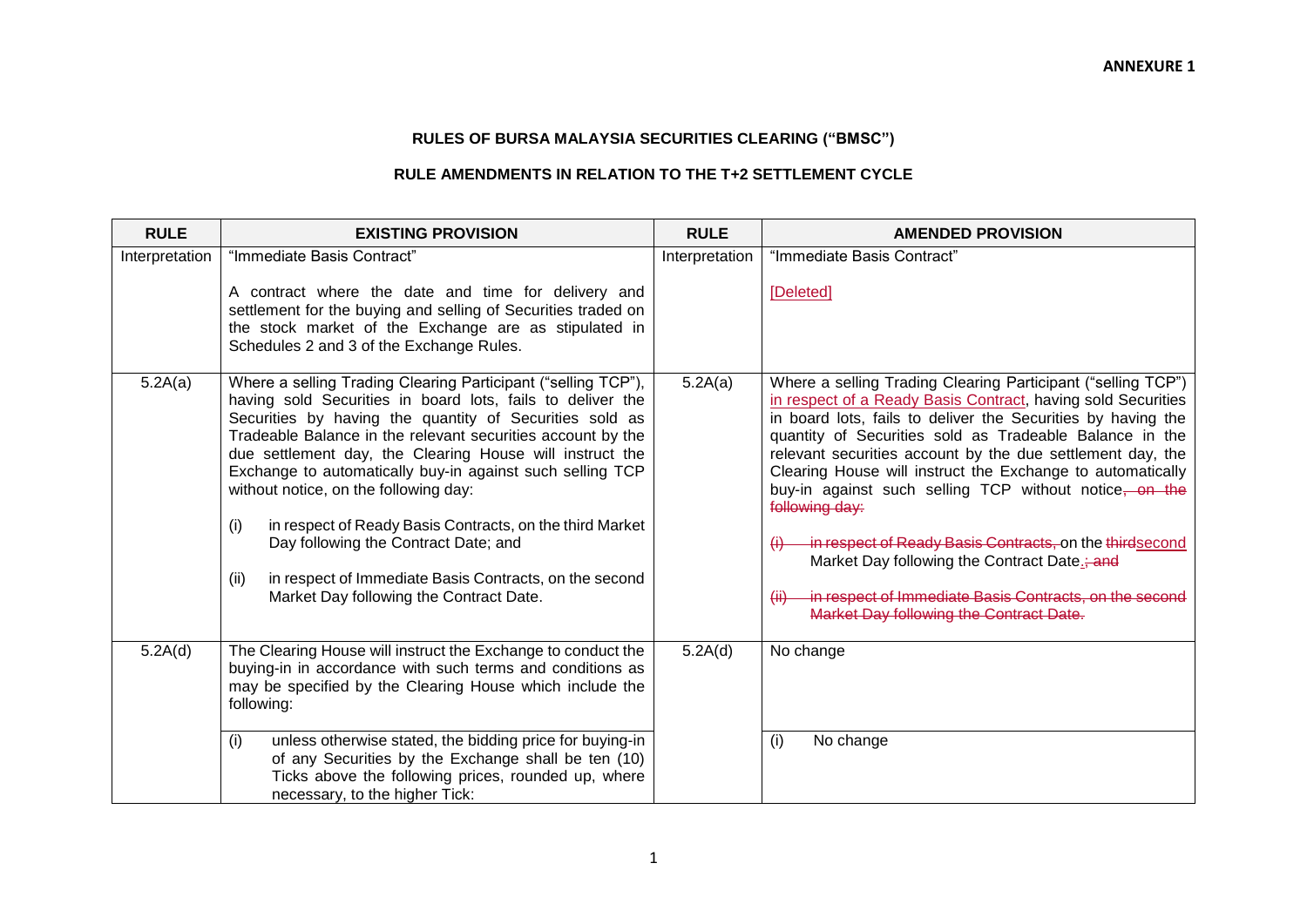| <b>RULE</b> | <b>EXISTING PROVISION</b>                                                                                                                                                                                                                                                                                                                                                                                  | <b>RULE</b> | <b>AMENDED PROVISION</b> |  |
|-------------|------------------------------------------------------------------------------------------------------------------------------------------------------------------------------------------------------------------------------------------------------------------------------------------------------------------------------------------------------------------------------------------------------------|-------------|--------------------------|--|
|             | the Closing Price on the previous Market Day; or<br>(aa)<br>(bb) the Last Done Price for the previous trading<br>session, of such Securities, whichever is the<br>higher;                                                                                                                                                                                                                                  |             |                          |  |
|             | the bidding price for buying-in by the Exchange of any<br>(ii)<br>Securities officially quoted as "cum entitlement" shall<br>be ten (10) Ticks above the last "cum entitlement" price<br>or the Last Done Price, whichever is the higher,<br>depending on the type of corporate action, from the<br>date the Securities were quoted "ex entitlement" up to<br>the close of business on the lodgement date; |             | No change<br>(ii)        |  |
|             | if the Securities are not obtained on the first Market<br>(iii)<br>Day, the Exchange will continue the buying-in on the<br>second and each succeeding Market Day and the<br>bidding price shall be raised by at least five (5) Ticks<br>every Market Day until the Securities are bought;                                                                                                                  |             | [Deleted]<br>(iii)       |  |
|             | the Clearing House may, if it deems necessary,<br>(iv)<br>suspend the daily increase in the bidding price or revise<br>the bid so that the bidding price shall be not more than<br>twenty-five percent (25%) above the Last Done Price<br>or the last buying price bid of the previous Market Day,<br>whichever is the higher;                                                                             |             | [Deleted]<br>(iv)        |  |
|             | a trading halt or suspension from trading on a counter<br>(v)<br>imposed pursuant to the Exchange Rules or the Listing<br>Requirements shall not affect the buying-in of the<br>affected Securities:                                                                                                                                                                                                       |             | No change<br>(v)         |  |
|             | such other requirement as specified in the Exchange<br>(vi)<br>Rules or as the Clearing House may specify.                                                                                                                                                                                                                                                                                                 |             | No change<br>(vi)        |  |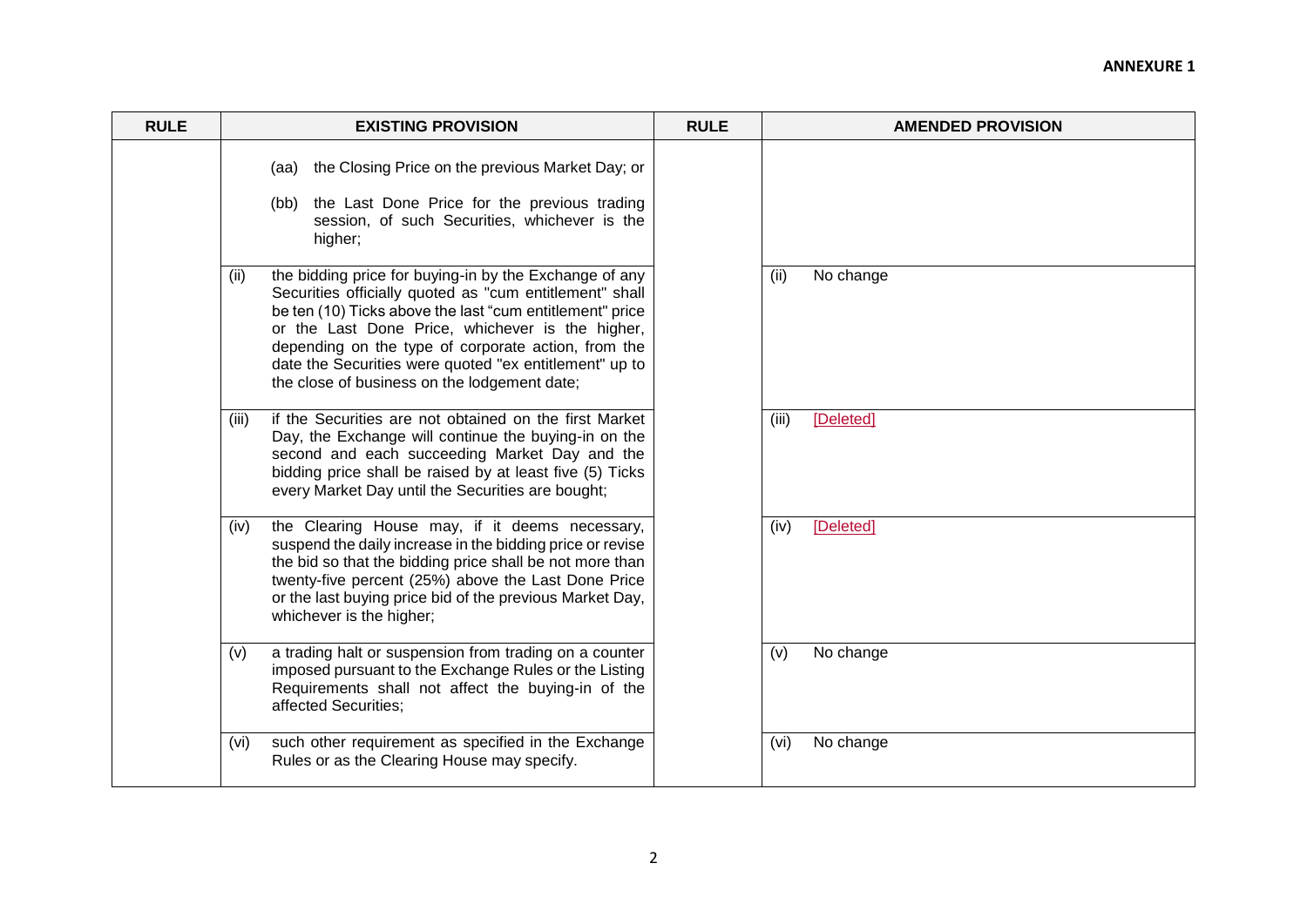| <b>RULE</b> | <b>EXISTING PROVISION</b>                                                                                                                                                             | <b>RULE</b> | <b>AMENDED PROVISION</b>                                                                                                                                                                                                                                                                                                                                         |  |
|-------------|---------------------------------------------------------------------------------------------------------------------------------------------------------------------------------------|-------------|------------------------------------------------------------------------------------------------------------------------------------------------------------------------------------------------------------------------------------------------------------------------------------------------------------------------------------------------------------------|--|
| 5.3(h)      | The scheduled financial settlement time referred to in this<br>Rule 5.3 is:                                                                                                           | 5.3(h)      | The scheduled financial settlement time referred to in this<br>Rule 5.3 is:                                                                                                                                                                                                                                                                                      |  |
|             | (i)<br>For Ready Basis Contracts:                                                                                                                                                     |             | (i)<br>For Ready Basis Contracts:                                                                                                                                                                                                                                                                                                                                |  |
|             | (aa) in respect of payment by the net buying Clearing<br>Participant to the Clearing House, not later than<br>10.00 a.m. on the third Market Day following the<br>Contract Date; and  |             | (aa) in relation to the first batch settlement-run as<br>prescribed by the Clearing House, in respect of<br>payment by the net buying Clearing Participant to<br>the Clearing House or payment by the Clearing<br>House to the net selling Clearing Participant, not<br>later than 10.00 a.m. on the third-second Market<br>Day following the Contract Date; and |  |
|             | (bb) in respect of payment by the Clearing House to<br>the net selling Clearing Participant, not later than<br>10.00 a.m. on the third Market Day following the<br>Contract Date.     |             | (bb) in relation to the second batch settlement-run as<br>prescribed by the Clearing House, in respect of<br>payment by the net buying Clearing Participant to<br>the Clearing House or payment by the Clearing<br>House to the net selling Clearing Participant, not<br>later than 402.00 ap.m. on the third-second<br>Market Day following the Contract Date.  |  |
|             | For Immediate Basis Contracts:<br>(ii)                                                                                                                                                |             | [Deleted]<br>(ii)                                                                                                                                                                                                                                                                                                                                                |  |
|             | (aa) in respect of payment by the net buying Clearing<br>Participant to the Clearing House, not later than<br>10.00 a.m. on the second Market Day following<br>the Contract Date; and |             |                                                                                                                                                                                                                                                                                                                                                                  |  |
|             | (bb) in respect of payment by the Clearing House to<br>the net selling Clearing Participant, not later than<br>10.00 a.m. on the second Market Day following<br>the Contract Date.    |             |                                                                                                                                                                                                                                                                                                                                                                  |  |
|             | For buying-in contracts executed pursuant to Rule<br>(iii)<br>$5.2A(a)$ :                                                                                                             |             | No change<br>(iii)                                                                                                                                                                                                                                                                                                                                               |  |